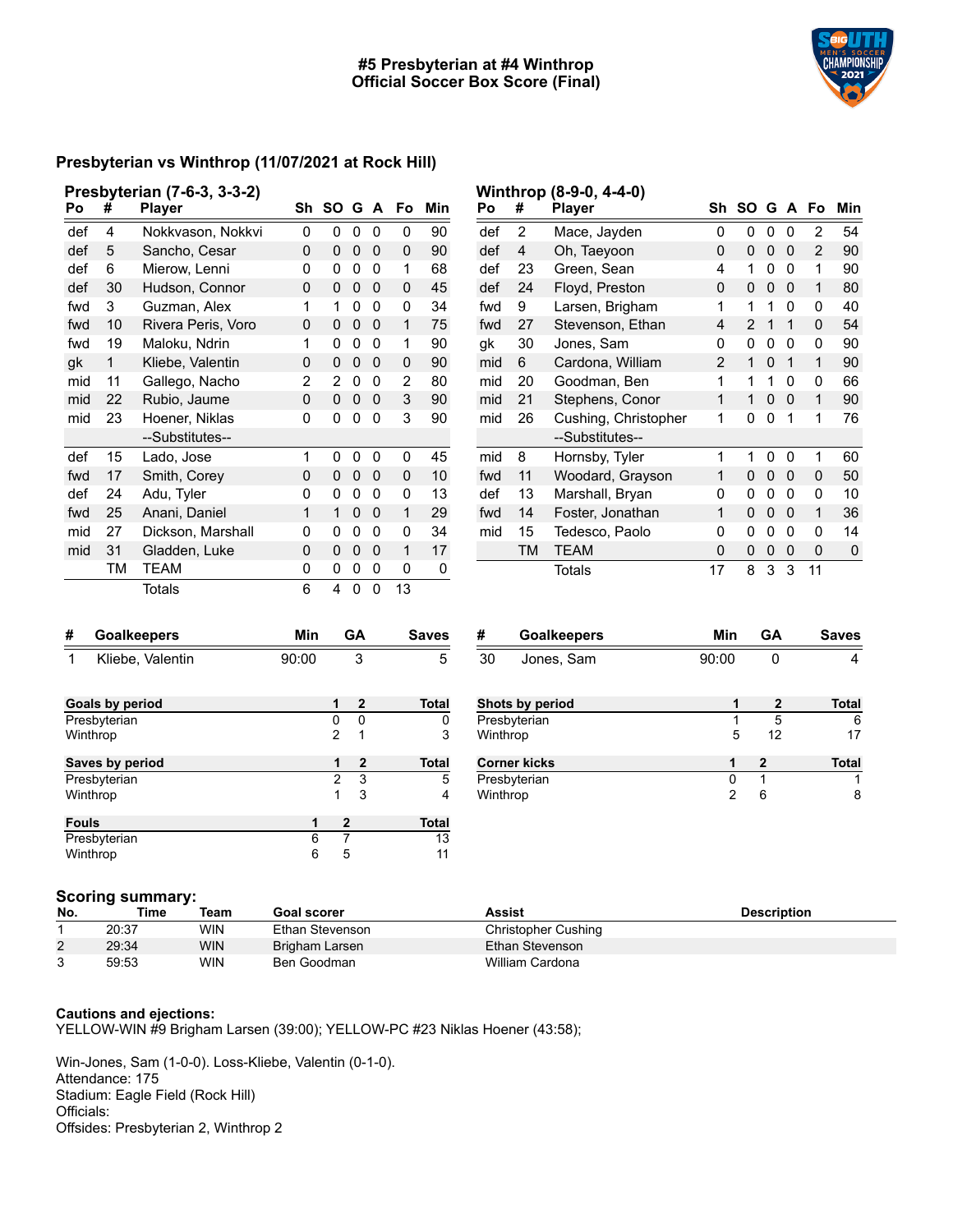#### **#5 Presbyterian at #4 Winthrop Play-by-Play Summary (Period 1)**



# **Presbyterian vs Winthrop (11/07/2021 at Rock Hill)**

| <b>Time</b> | Play                                                                   |
|-------------|------------------------------------------------------------------------|
| 00:00       | Jones, Sam at goalie for Winthrop                                      |
| 00:00       | Kliebe, Valentin at goalie for Presbyterian                            |
| 00:36       | Shot by PC Guzman, Alex, bottom center, saved by Jones, Sam.           |
| 08:23       | Shot by WIN Stevenson, Ethan, bottom right, saved by Kliebe, Valentin. |
| 08:33       | Corner kick [08:33].                                                   |
| 12:51       | PC substitution: Gladden, Luke for Guzman, Alex.                       |
| 14:18       | Foul on Mace, Jayden.                                                  |
| 15:14       | Foul on Gladden, Luke.                                                 |
| 20:06       | Corner kick [20:06].                                                   |
| 20:37       | GOAL by WIN Stevenson, Ethan Assist by Cushing, Christopher.           |
| 20:49       | Foul on Cushing, Christopher.                                          |
| 21:37       | Foul on Mace, Jayden.                                                  |
| 23:25       | Foul on Rubio, Jaume.                                                  |
| 24:07       | Foul on Oh, Taeyoon.                                                   |
| 26:06       | Foul on Maloku, Ndrin.                                                 |
| 29:34       | GOAL by WIN Larsen, Brigham Assist by Stevenson, Ethan.                |
| 29:34       | WIN substitution: Foster, Jonathan for Mace, Jayden.                   |
| 29:34       | WIN substitution: Hornsby, Tyler for Stevenson, Ethan.                 |
| 29:34       | PC substitution: Anani, Daniel for Gladden, Luke.                      |
| 33:42       | Foul on Stephens, Conor.                                               |
| 34:47       | PC substitution: Dickson, Marshall for Rivera Peris, Voro.             |
| 34:47       | PC substitution: Smith, Corey for Gallego, Nacho.                      |
| 35:38       | Foul on Rubio, Jaume.                                                  |
| 36:19       | Foul on Mierow, Lenni.                                                 |
| 37:02       | Foul on Cardona, William.                                              |
| 39:00       | Yellow card on WIN Larsen, Brigham.                                    |
| 39:20       | WIN substitution: Woodard, Grayson for Larsen, Brigham.                |
| 41:17       | Offside against Winthrop.                                              |
| 41:52       | Foul on Hoener, Niklas.                                                |
| 43:08       | Shot by WIN Foster, Jonathan, right woodwork.                          |
| 43:58       | Yellow card on PC Hoener, Niklas.                                      |

- 43:58 Shot by WIN Cardona, William, bottom right, saved by Kliebe, Valentin.<br>45:00 End of period [45:00].
- End of period [45:00].